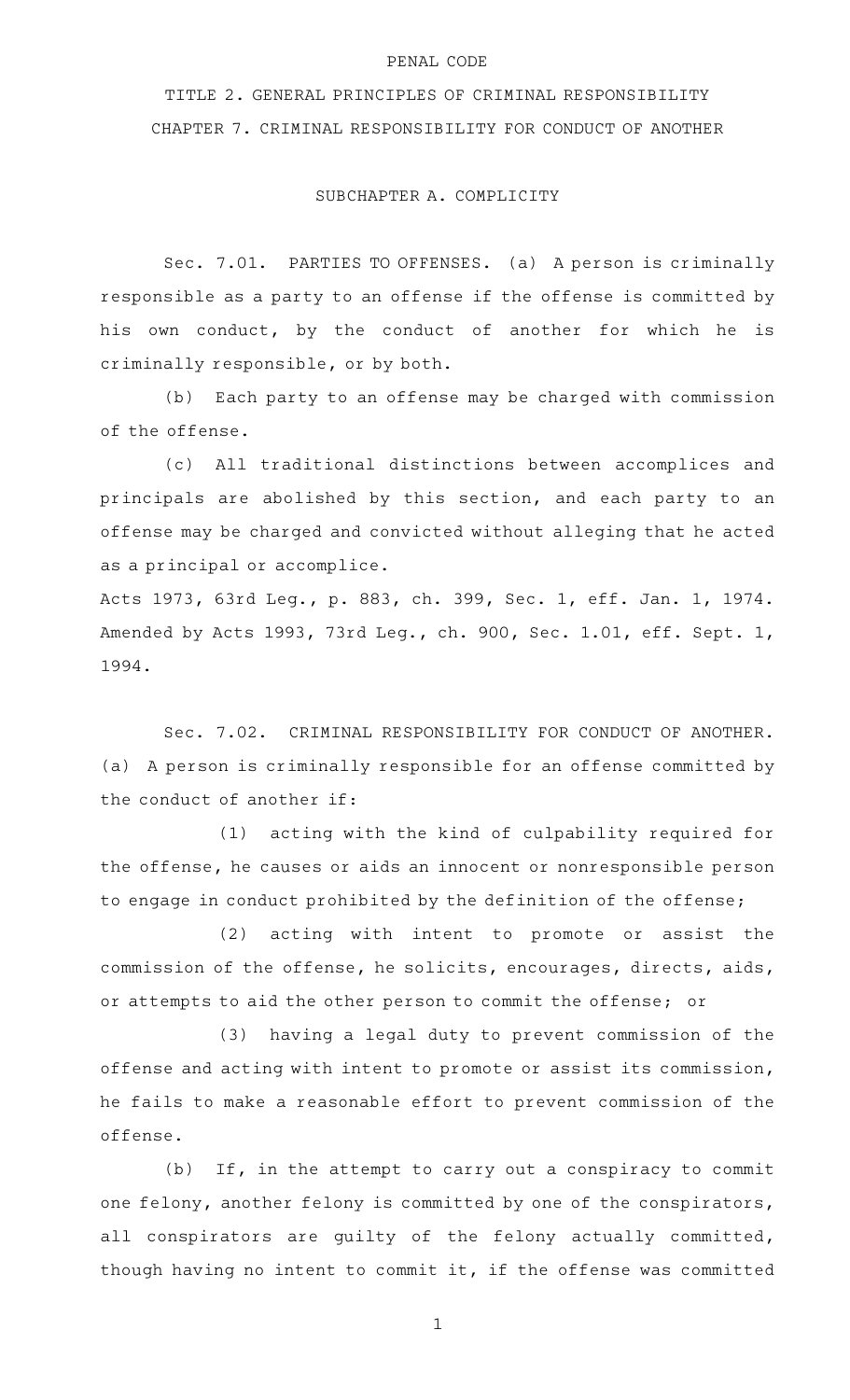in furtherance of the unlawful purpose and was one that should have been anticipated as a result of the carrying out of the conspiracy. Acts 1973, 63rd Leg., p. 883, ch. 399, Sec. 1, eff. Jan. 1, 1974. Amended by Acts 1993, 73rd Leg., ch. 900, Sec. 1.01, eff. Sept. 1, 1994.

Sec. 7.03. DEFENSES EXCLUDED. In a prosecution in which an actor 's criminal responsibility is based on the conduct of another, the actor may be convicted on proof of commission of the offense and that he was a party to its commission, and it is no defense:

 $(1)$  that the actor belongs to a class of persons that by definition of the offense is legally incapable of committing the offense in an individual capacity; or

(2) that the person for whose conduct the actor is criminally responsible has been acquitted, has not been prosecuted or convicted, has been convicted of a different offense or of a different type or class of offense, or is immune from prosecution. Acts 1973, 63rd Leg., p. 883, ch. 399, Sec. 1, eff. Jan. 1, 1974. Amended by Acts 1993, 73rd Leg., ch. 900, Sec. 1.01, eff. Sept. 1, 1994.

# SUBCHAPTER B. CORPORATIONS, ASSOCIATIONS, LIMITED LIABILITY COMPANIES, AND OTHER BUSINESS ENTITIES

Sec. 7.21. DEFINITIONS. In this subchapter:

(1) "Agent" means a director, officer, employee, or other person authorized to act in behalf of a corporation, an association, a limited liability company, or another business entity.

(1-a) "Business entity" means an entity or organization governed by the Business Organizations Code, other than a corporation, association, or limited liability company.

(2) "High managerial agent" means:

 $(A)$  a partner in a partnership;

 $(B)$  an officer of a corporation, an association, a limited liability company, or another business entity;

(C) an agent of a corporation, an association, a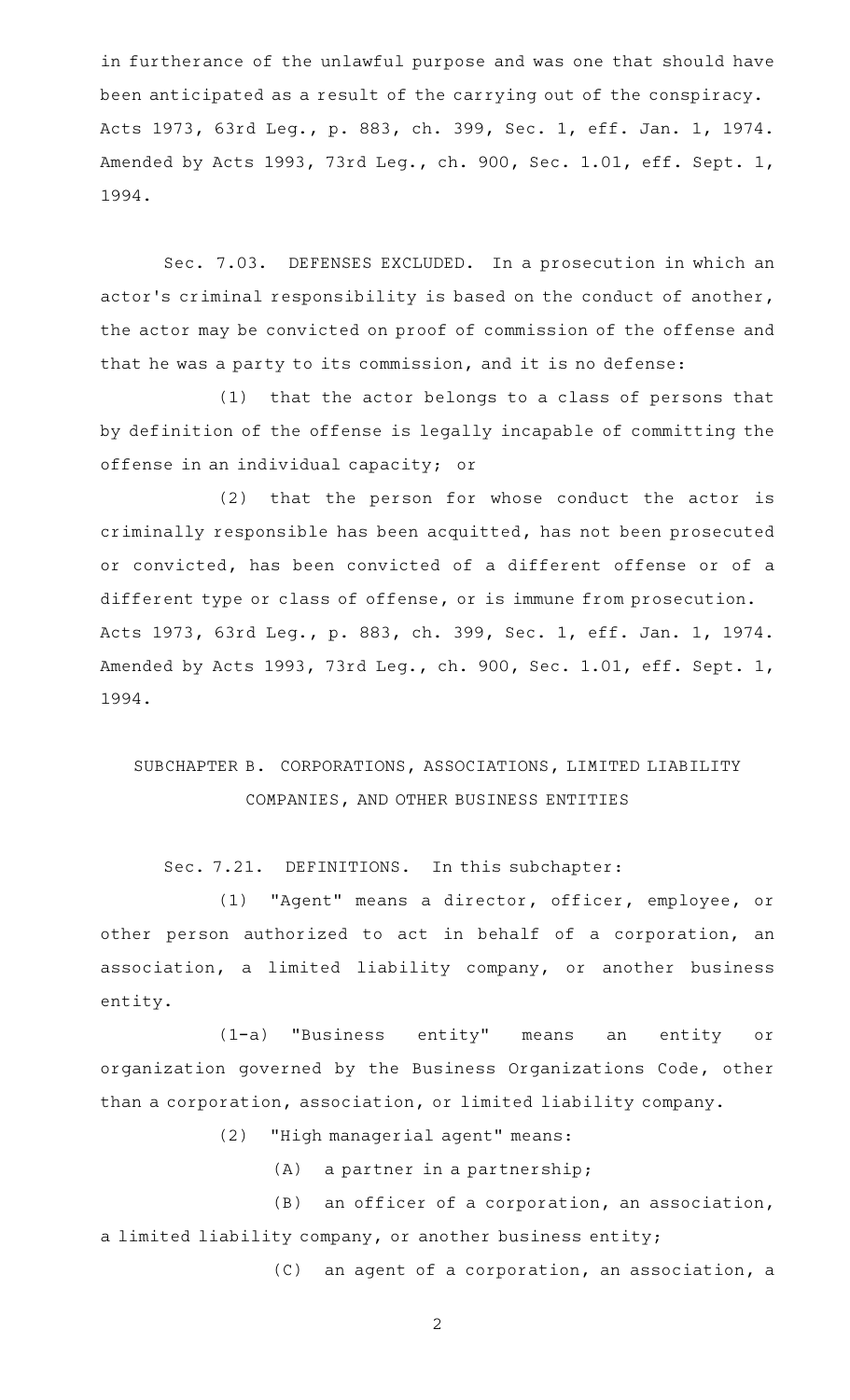limited liability company, or another business entity who has duties of such responsibility that the agent 's conduct reasonably may be assumed to represent the policy of the corporation, association, limited liability company, or other business entity. Acts 1973, 63rd Leg., p. 883, ch. 399, Sec. 1, eff. Jan. 1, 1974. Amended by Acts 1993, 73rd Leg., ch. 900, Sec. 1.01, eff. Sept. 1, 1994.

#### Amended by:

Acts 2019, 86th Leg., R.S., Ch. 112 (S.B. [1258](http://www.legis.state.tx.us/tlodocs/86R/billtext/html/SB01258F.HTM)), Sec. 2, eff. September 1, 2019.

Sec. 7.22. CRIMINAL RESPONSIBILITY OF CORPORATION, ASSOCIATION, LIMITED LIABILITY COMPANY, OR OTHER BUSINESS ENTITY. (a) If conduct constituting an offense is performed by an agent acting in behalf of a corporation, an association, a limited liability company, or another business entity and within the scope of the agent 's office or employment, the corporation, association, limited liability company, or other business entity is criminally responsible for an offense defined:

 $(1)$  in this code where corporations, associations, limited liability companies, and other business entities are made subject thereto;

(2) by law other than this code in which a legislative purpose to impose criminal responsibility on corporations, associations, limited liability companies, and other business entities plainly appears; or

(3) by law other than this code for which strict liability is imposed, unless a legislative purpose not to impose criminal responsibility on corporations, associations, limited liability companies, or other business entities plainly appears.

(b) A corporation, an association, a limited liability company, or another business entity is criminally responsible for a felony offense only if its commission was authorized, requested, commanded, performed, or recklessly tolerated by:

 $(1)$  a majority of the governing body acting in behalf of the corporation, association, limited liability company, or other business entity; or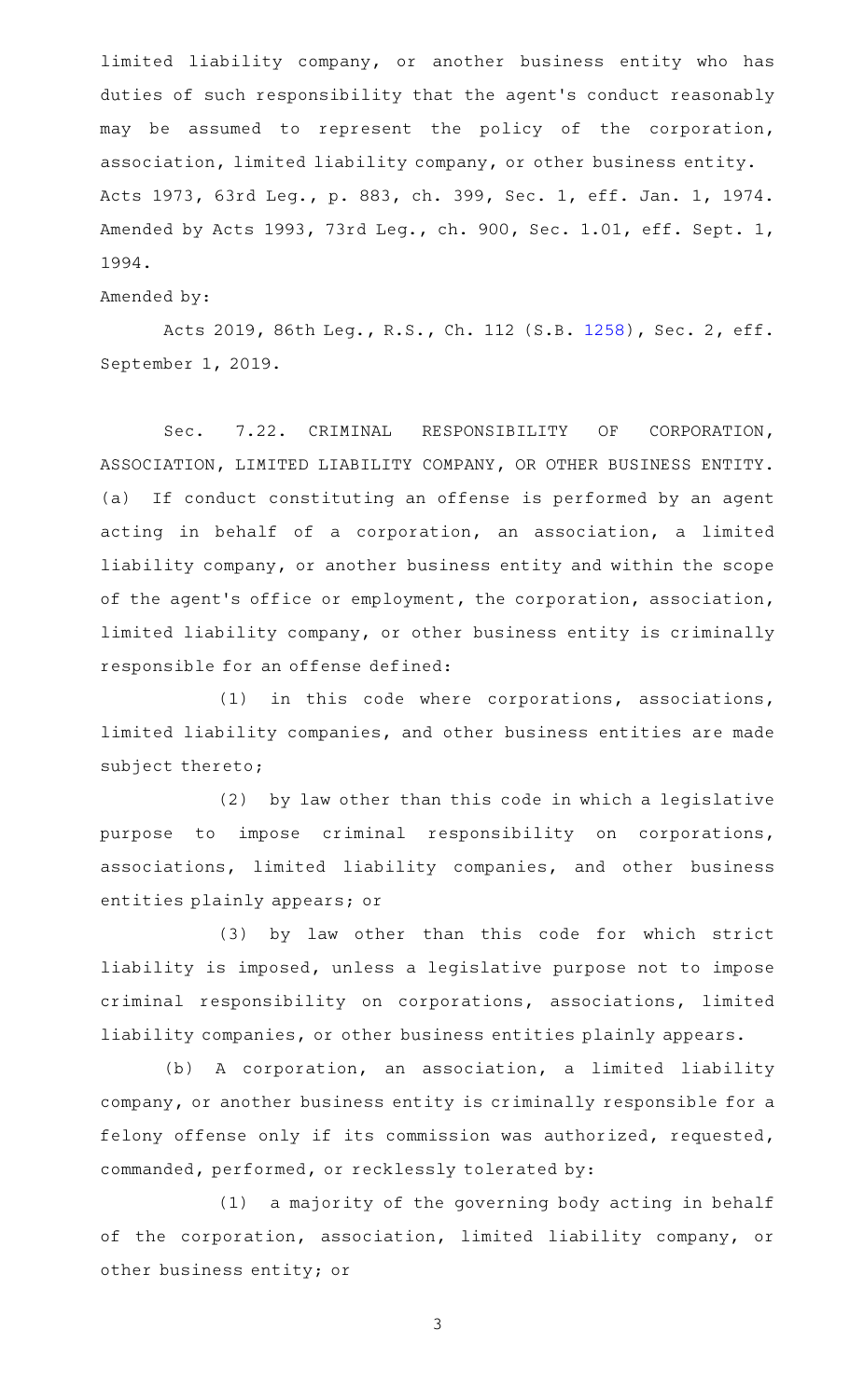(2) a high managerial agent acting in behalf of the corporation, association, limited liability company, or other business entity and within the scope of the agent 's office or employment.

Acts 1973, 63rd Leg., p. 883, ch. 399, Sec. 1, eff. Jan. 1, 1974. Amended by Acts 1975, 64th Leg., p. 913, ch. 342, Sec. 4, eff. Sept. 1, 1975; Acts 1993, 73rd Leg., ch. 900, Sec. 1.01, eff. Sept. 1, 1994.

### Amended by:

Acts 2019, 86th Leg., R.S., Ch. 112 (S.B. [1258](http://www.legis.state.tx.us/tlodocs/86R/billtext/html/SB01258F.HTM)), Sec. 2, eff. September 1, 2019.

Sec. 7.23. CRIMINAL RESPONSIBILITY OF PERSON FOR CONDUCT IN BEHALF OF CORPORATION, ASSOCIATION, LIMITED LIABILITY COMPANY, OR OTHER BUSINESS ENTITY. (a) An individual is criminally responsible for conduct that the individual performs in the name of or in behalf of a corporation, an association, a limited liability company, or another business entity to the same extent as if the conduct were performed in the individual 's own name or behalf.

(b) An agent having primary responsibility for the discharge of a duty to act imposed by law on a corporation, an association, a limited liability company, or another business entity is criminally responsible for omission to discharge the duty to the same extent as if the duty were imposed by law directly on the agent.

(c) If an individual is convicted of conduct constituting an offense performed in the name of or on behalf of a corporation, an association, a limited liability company, or another business entity, the individual is subject to the sentence authorized by law for an individual convicted of the offense.

Acts 1973, 63rd Leg., p. 883, ch. 399, Sec. 1, eff. Jan. 1, 1974. Amended by Acts 1993, 73rd Leg., ch. 900, Sec. 1.01, eff. Sept. 1, 1994.

#### Amended by:

Acts 2019, 86th Leg., R.S., Ch. 112 (S.B. [1258](http://www.legis.state.tx.us/tlodocs/86R/billtext/html/SB01258F.HTM)), Sec. 2, eff. September 1, 2019.